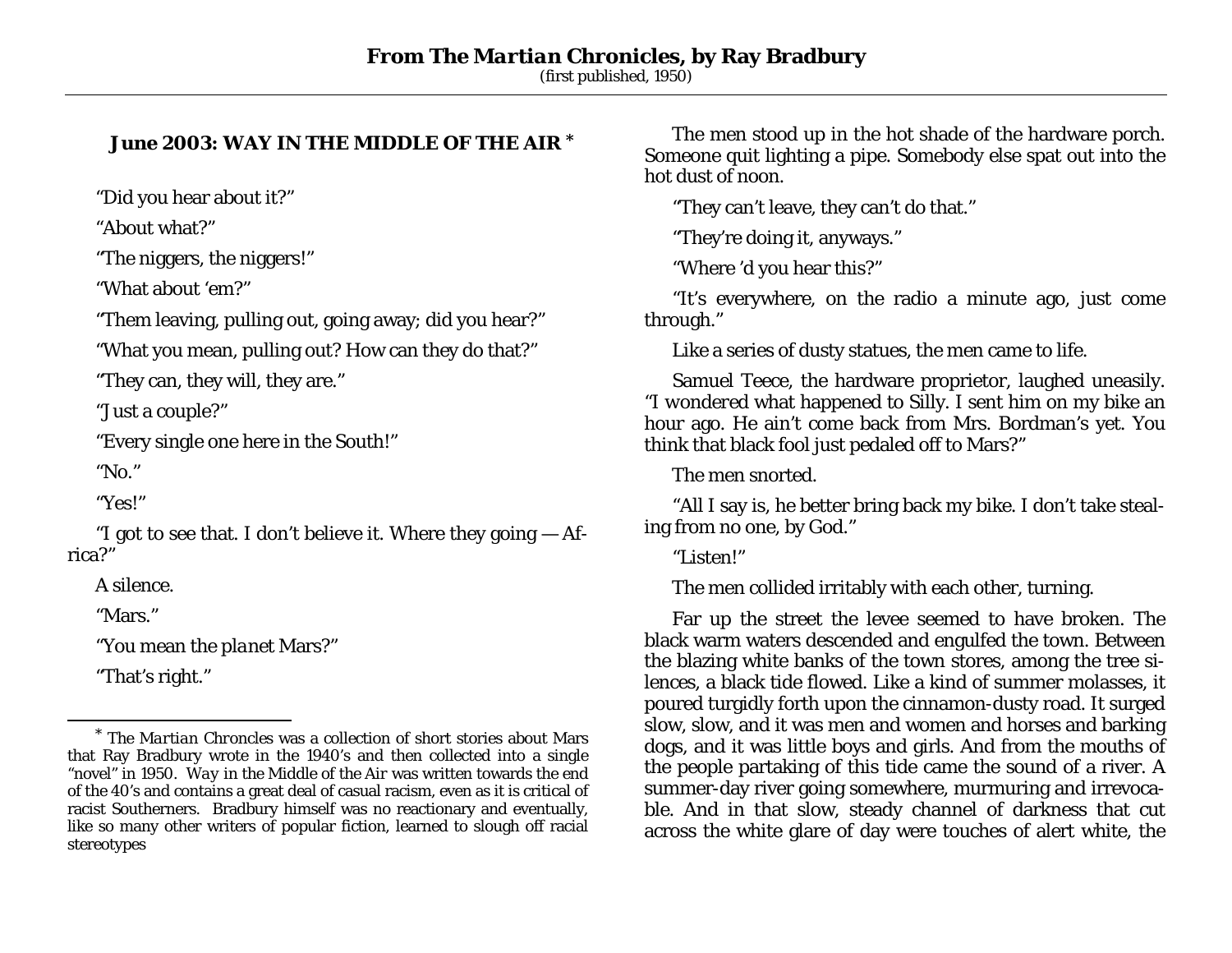eyes, the ivory eyes staring ahead, glancing aside, as the river, the long and endless river, took itself from old channels into a new one. From various and uncountable tributaries, in creeks and brooks of color and motion, the parts of this river had joined, become one mother current, and flowed on. And brimming the swell were things carried by the river: grandfather clocks chiming, kitchen clocks ticking, caged hens screaming, babies wailing; and swimming among the thickened eddies were mules and cats, and sudden excursions of burst mattress springs floating by, insane hair stuffing sticking out, and boxes and crates and pictures of dark grandfathers in oak frames the river flowing it on while the men sat like nervous hounds on the hardware porch, too late to mend the levee, their hands empty.

Samuel Teece wouldn't believe it. "Why, hell, where' d they get the transportation? How they goin' to *get* to Mars?"

"Rockets," said Grandpa Quartermain.

"All the damn- fool things. Where 'd they get rockets?"

"Saved their money and built them."

"I never heard about it."

"Seems these niggers kept it secret, worked on the rockets all themselves, don't know where — in Africa, maybe."

"Could they *do* that?" demanded Samuel Teece, pacing about the porch. "Ain't there a law?"

"It ain't as if they're declarin' war," said Grandpa quietly.

"Where do they get off, God damn it, workin' in secret, plottin'?" shouted Teece.

"Schedule is for all this town's niggers to gather out by Loon Lake. Rockets be there at one o'clock, pick 'emup, take 'emto Mars."

"Telephone the governor, call out the militia," cried Teece. "They should've given notice!"

"Here comes your woman, Teece."

The men turned again.

As they watched, down the hot road in the windless light first one white woman and then another arrived, all of them with stunned faces, all of them rustling like ancient papers. Some of them were crying, some were stern. All came to find their husbands. They pushed through barroom swing doors, vanishing. They entered cool, quiet groceries. They went in at drug shops and garages. And one of them, Mrs. Clara Teece, came to stand in the dust by the hardware porch, blinking up at her stiff and angry husband as the black river flowed full behind her.

"It's Lucinda, Pa; you got to come home!"

"I'm not cornin' home for no damn darkie!"

"She's leaving. What'll I do without her?"

"Fetch for yourself, maybe. I won't get down on my knees to stop her."

"But she's like a family member," Mrs. Teece moaned.

"Don't shout! I won't have you blubberin' in public this way about no goddamn –"

His wife's small sob stopped him. She dabbed at her eyes. "I kept telling her, 'Lucinda,' I said, 'you stay on and I raise your pay, and you get *two* nights off a week, if you want,' but she just looked set! I never seen her so set, and I said, 'Don't you *love* me, Lucinda?' and she said yes, but she had to go because that's the way it was, is all. She cleaned the house and dusted it and put luncheon on the table and then she went to the parlor door and — and stood there with two bundles, one by each foot, and shook my hand and said, 'Good-by, Mrs. Teece.' And she went out the door. And there was her luncheon on the ta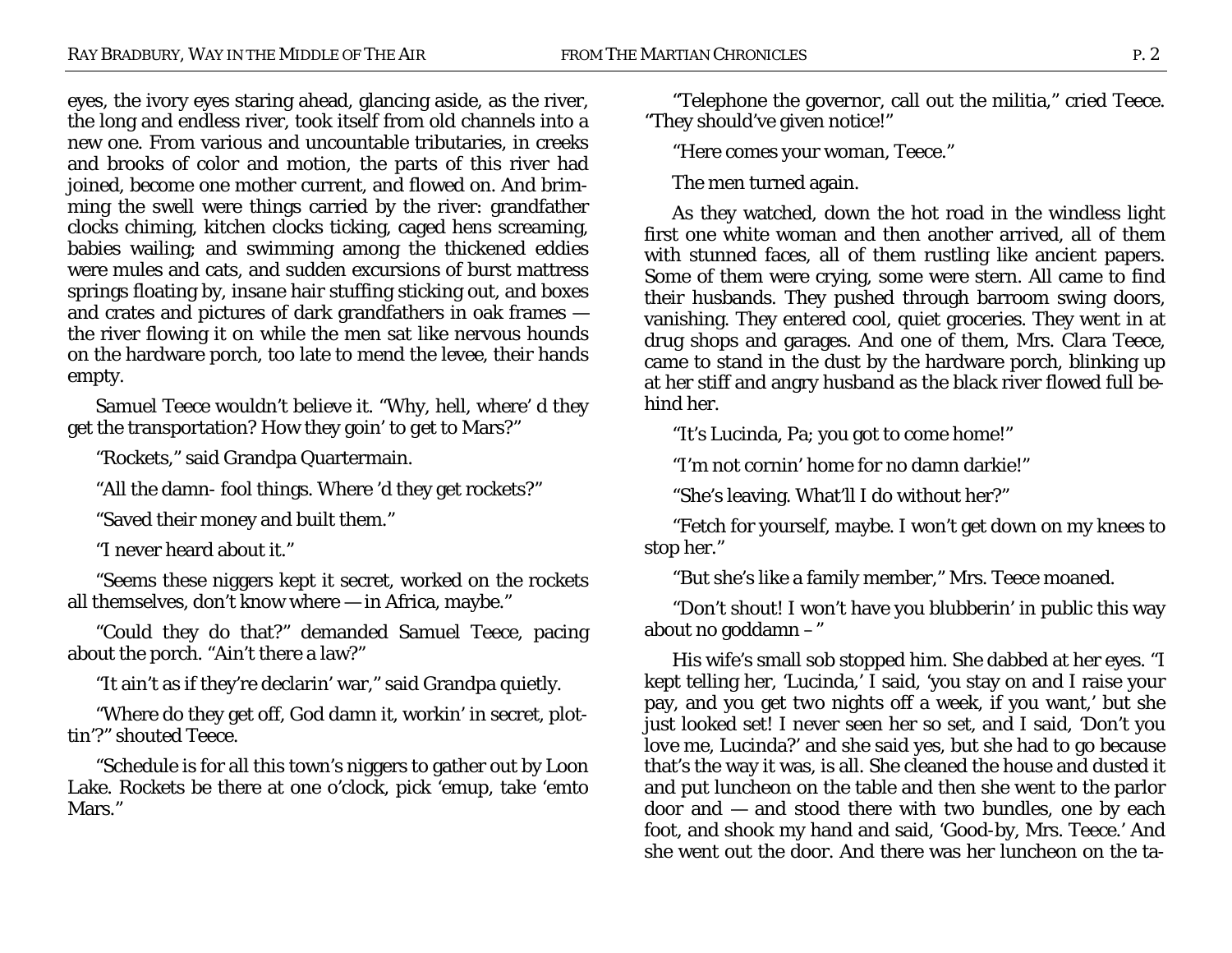ble, and all of us too upset to even eat it. It's still there now, I know; last time I looked it was getting cold."

Teece almost struck her. "God damn it, Mrs. Teece, you get the hell home. Standin' there makin' a sight of yourself"

"But, Pa ... "

He strode away into the hot dimness of the store. He came back out a few seconds later with a silver pistol in his hand.

His wife was gone.

The river flowed black between the buildings, with a rustle and a creak and a constant whispering shuffle. It was a very quiet thing, with a great certainty to it; no laughter, no wildness, just a steady, decided, and ceaseless flow.

Teece sat on the edge of his hardwood chair. "If one of 'em so much as laughs, by Christ, I'll kill 'em."

The men waited.

The river passed quietly in the dreamful noon.

"Looks like you goin' to have to hoe your own turnips, Sam," Grandpa chuckled.

"I'm not bad at shootin' white folks neither." Teece didn't look at Grandpa. Grandpa turned his head away and shut up his mouth.

"Hold on there!" Samuel Teece leaped off the porch. He reached up and seized the reins of a horse ridden by a tall Negro man. "You, Belter, come down off there!"

"Yes, sir." Belter slid down.

Teece looked him over. "Now, just what you think you're doin'?"

"Well, Mr. Teece ... "

"I reckon you think you're goin', just like that song — what's the words? 'Way up in the middle of the air'; ain't *that* it?"

"Yes, sir." The Negro waited.

"You recollect you owe me fifty dollars, Belter?"

"Yes, sir."

"You tryin' to sneak out? By God, I'll horsewhip you!"

"All the excitement, and it slipped my mind, sir."

"It slipped his mind." Teece gave a vicious wink at his men on the hardware porch. "God damn, mister, you know what you're goin' to do?"

"No, sir."

"You're stayin' here to work out that fifty bucks, or my name ain't Samuel W. Teece." He turned again to smile confidently at the men in the shade. Belter looked at the river going along the street, that dark river flowing and flowing between the shops, the dark river on wheels and horses and in dusty shoes, the dark river from which he had been snatched on his journey. He began to shiver. "Let me go, Mr. Teece. I'll send your money from up there, I promise!"

"Listen, Belter." Teece grasped the man's suspenders like two harp strings, playing them now and again, contemptuously, snorting at the sky, pointing one bony finger straight at God. "Belter, you know anything about what's up there?"

"What they tells me."

"What they tells him! Christ! Hear that? What they tells him!" He swung the man's weight by his suspenders, idly, ever so casual, flicking a finger in the black face. "Belter, you fly up and up like a July Fourth rocket, and bang! There you are, cinders, spread all over space. Them crackpot scientists, they don't know nothin', they kill you all off!"

"I don't care."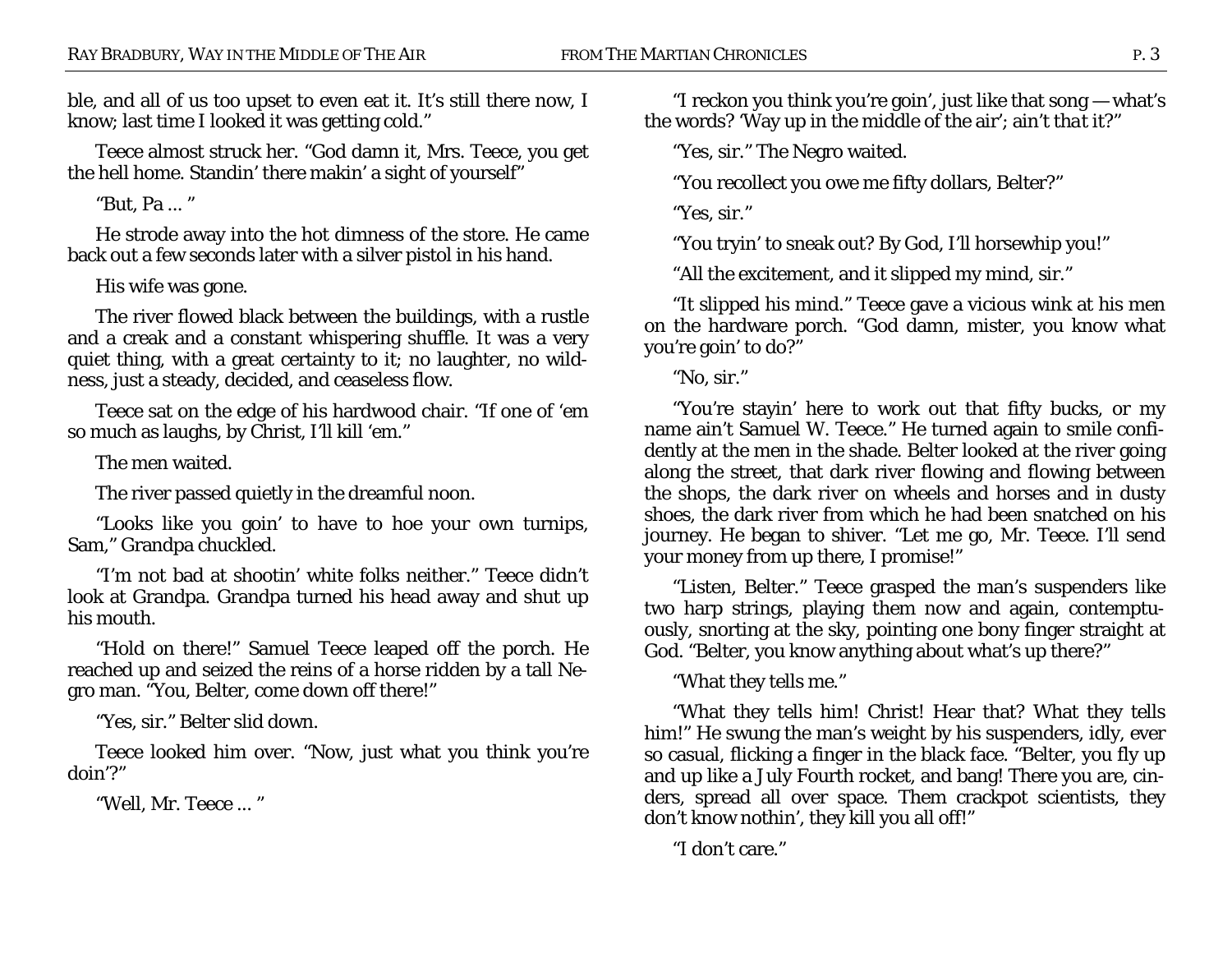"Glad to hear that. Because you know what's up on that planet Mars? There's monsters with big raw eyes like mushrooms! You seen them pictures on those future magazines you buy at the drugstore for a dime, ain't you? Well! Them monsters jump up and suck marrow from your bones!"

"I don't care, don't care at all, don't care." Belter watched the parade slide by, leaving him. Sweat lay on his dark brow. He seemed about to collapse.

"And it's cold up there; no air, you fall down, jerk like a fish, gaspin', dyin', stranglin', stranglin' and dyin'. You *like* that?"

"Lots of things I don't like, sir. Please, sir, let me go. I'm late."

"I'll let you go when I'm *ready* to let you go. We'll just talk here polite until I say you can leave, and you know it damn well. You want to travel, do you? Well, Mister Way up in the Middle of the Air, you get the hell home and work out that fifty bucks you owe me! Take you two months to do that!"

"But if I work it out, I'll miss the rocket, sir!"

"Ain't that a shame now?" Teece tried to look sad.

"I give you my horse, sir."

"Horse ain't legal tender. You don't move until I get my money." Teece laughed inside. He felt very warm and good.

A small crowd of dark people had gathered to hear all this. Now as Belter stood, head down, trembling, an old man stepped forward.

"Mister?"

Teece flashed him a quick look. "Well?"

"How much this man owe you, mister?"

"None of your damn business!"

The old man looked at Belter. "How much, son?"

"Fifty dollars."

The old man put out his black hands at the people around him, "There's twenty-five of you. Each give two dollars; quick now, this no time for argument."

"Here, now!" cried Teece, stiffening up, tall, tall.

The money appeared. The old man fingered it into his hat and gave the hat to Belter. "Son," he said, "you ain't missin' no rocket."

Belter smiled into the hat. "No, sir, I guess I ain't!"

Teece shouted: "You give that money back to them!"

Belter bowed respectfully, handing the money over, and when Teece would not touch it he set it down in the dust at Teece's feet. "There's your money, sir," he said. "Thank you kindly." Smiling, he gained the saddle of his horse and whipped his horse along, thanking the old man, who rode with him now until they were out of sight and hearing.

"Son of a bitch," whispered Teece, staring blind at the sun. "Son of a bitch."

"Pick up the money, Samuel," said someone from the porch.

It was happening all along the way. Little white boys, barefoot, dashed up with the news. "Them that has helps them that hasn't! And that way they *all* get free! Seen a rich man give a poor man two hundred bucks to pay off some'un! Seen some'un else give some'un else ten bucks, five bucks, sixteen, lots of that, all over, everybody!"

The white men sat with sour water in their mouths. Their eyes were almost puffed shut, as if they had been struck in their faces by wind and sand and heat.

The rage was in Samuel Teece. He climbed up on the porch and glared at the passing swarms. He waved his gun. And after a while when he had to do something, he began to shout at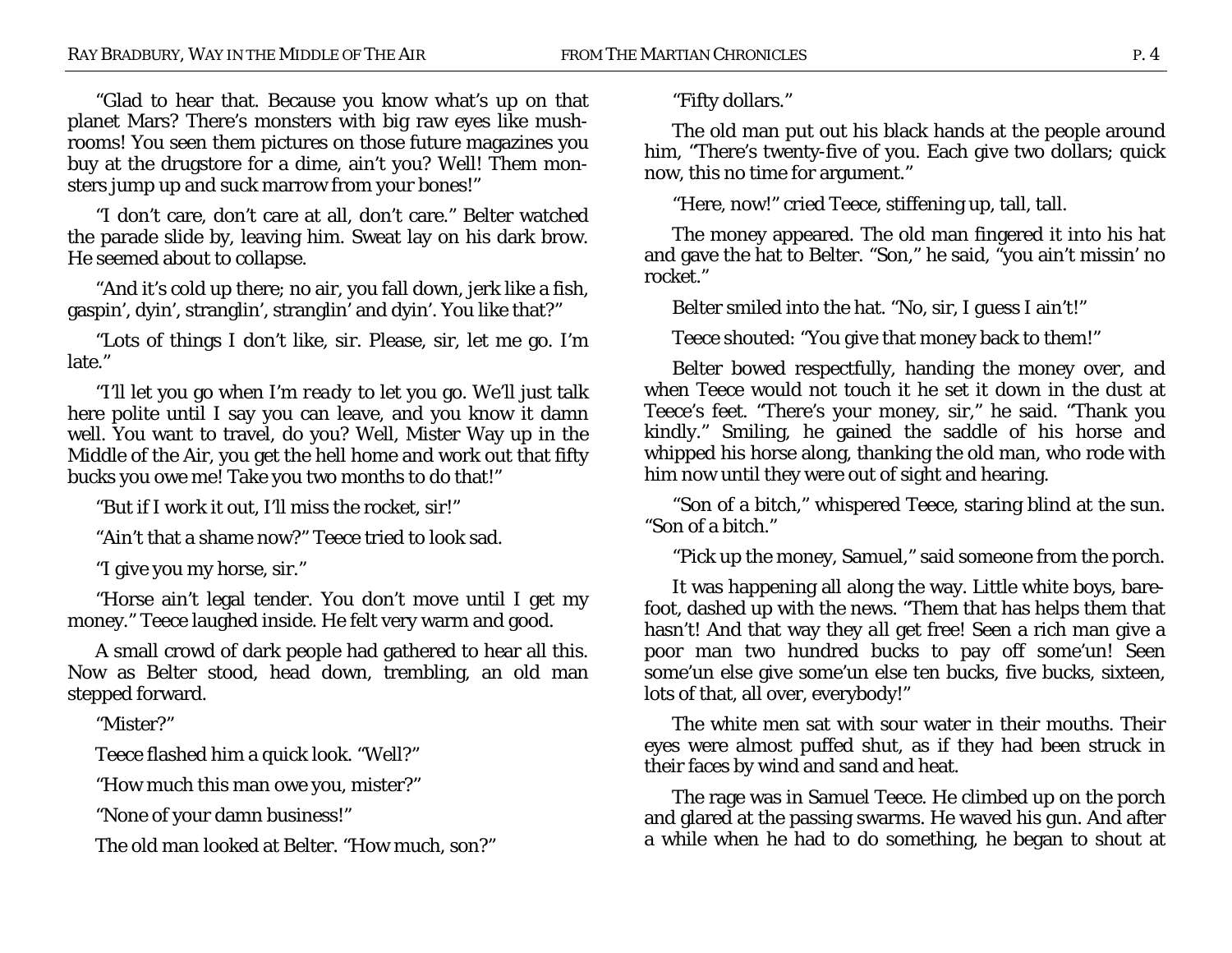anyone, any Negro who looked up at him. "Bang! There's another rocket out in space!" he shouted so all could hear. "Bang! By God!" The dark heads didn't flicker or pretend to hear, but their white eyes slid swiftly over and back. "Crash! All them rockets failin' ! Screamin', dyin' ! Bang! God Almighty, I'm glad *I'm* right here on old terra firma. As they says in that old joke, the more firma, the less terra! Ha, ha!"

Horses clopped along, shuffling up dust. Wagons bumbled on ruined springs.

"Bang!" His voice was lonely in the heat, trying to terrify the dust and the blazing sun sky. "Wham! Niggers all over space! Jerked outa rockets like so many minnows hit by a meteor, by God! Space fulla meteors. You know that? Sure! Thick as buckshot; powie! Shoot down them tin-can rockets like so many ducks, so many clay pipes! Ole sardine cans full of black cod! Bangin' like a stringa ladyfingers, bang, bang, bang! Ten thousand dead here, ten thousand there. Floatin' in space, around and around earth, ever and ever, cold and way out, Lord! You hear that, *you* there!"

Silence. The river was broad and continuous. Having entered all cotton shacks during the hour, having flooded all the valuables out, it was now carrying the clocks and the washboards, the silk bolts and curtain rods on down to some distant black sea.

High tide passed. It was two o'clock. Low tide came. Soon the river was dried up, the town silent, the dust settling in a film on the stores, the seated men, the tall hot trees.

Silence.

The men on the porch listened.

Hearing nothing, they extended their thoughts and their imaginations out and into the surrounding meadows. In the early morning the land had been filled with its usual concoctions of sound. Here and there, with stubborn persistence to

custom, there had been voices singing, the honey laughter under the mimosa branches, the pickaninnies rushing in clear water laughter at the creek, movements and bendings in the fields, jokes and shouts of amusement from the shingle shacks covered with fresh green vine.

Now it was as if a great wind had washed the land clean of sounds. There was nothing. Skeleton doors hung open on leather hinges. Rubber-tire swings hung in the silent air, uninhibited. The washing rocks at the river were empty, and the watermelon patches, if any, were left alone to heat their hidden liquors in the sun. Spiders started building new webs in abandoned huts; dust started to sift in from unpatched roofs in golden spicules. Here and there a fire, forgotten in the last rush, lingered and in a sudden access of strength fed upon the dry bones of some littered shack. The sound of a gentle feeding burn went up through the silenced air.

The men sat on the hardware porch, not blinking or swallowing.

"I can't figure why they left *now*. With things lookin' up. I mean, every day they got more rights. What they *want*, anyway? Here's the poll tax gone, and more and more states passin' anti-lynchin' bills, and all kinds of equal rights. What *more* they want? They make almost as good money as a white man, but there they go."

Far down the empty street a bicycle came.

"I'll be goddamned. Teece, here comes your Silly now."

The bicycle pulled up before the porch, a seventeen-yearold colored boy on it, all arms and feet and long legs and round watermelon head. He looked up at Samuel Teece and smiled.

"So you got a guilty conscience and came back," said Teece.

"No, sir, I just brought the bicycle."

"What's wrong, couldn't get it on the rocket?"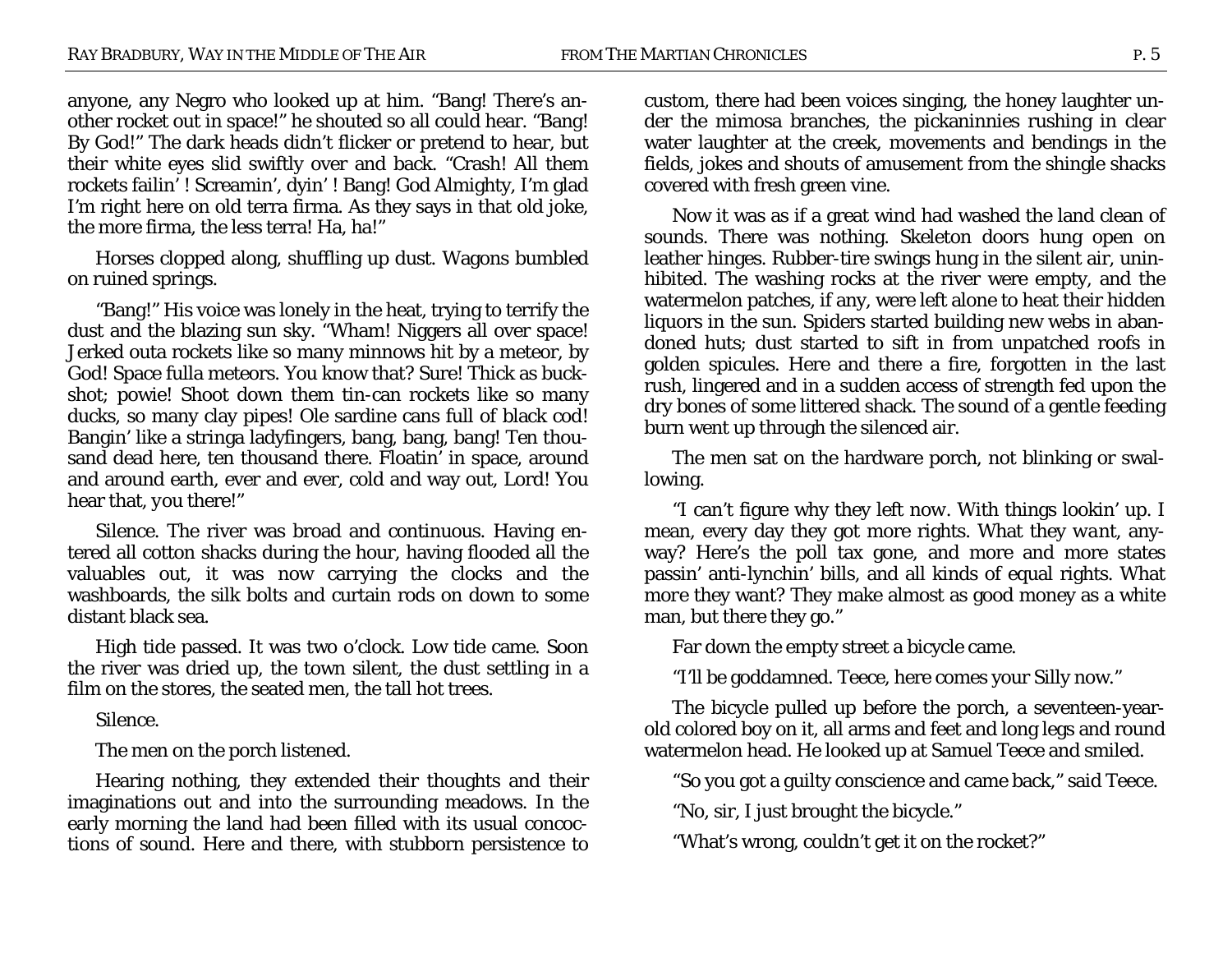"That wasn't it, sir."

"Don't tell me what it was! Get off, you're not goin' to steal my property!" He gave the boy a push. The bicycle fell. "Get inside and start cleaning the brass."

"Beg pardon?" The boy's eyes widened.

"You heard what I said. There's guns need unpacking there, and a crate of nails just come from Natchez — "

"Mr. Teece."

"And a box of hammers need fixin' — "

"Mr. Teece, sir?"

"You *still* standin' there!" Teece glared.

"Mr. Teece, you don't mind I take the day off," he said apologetically.

"And tomorrow and day after tomorrow and the day after the day after that," said Teece.

"I'm afraid so, sir."

"You *should* be afraid, boy. Come here." He marched the boy across the porch and drew a paper out of a desk. "Remember this?"

"Sir?"

"It's your workin' paper. You signed it, there's your X right there, ain't it? Answer me."

"I didn't sign that, Mr. Teece." The boy trembled. "Anyone can make an X."

"Listen to this, Silly. Contract: 'I will work for Mr. Samuel Teece two years, starting July 15, 2001, and if intending to leave will give four weeks' notice and continue working until my position is filled.' There." Teece slapped the paper, his eyes glittering. "You cause trouble, we'll take it to court."

"I can't do that," wailed the boy, tears starting to roll down his face, "If I don't go today, I don't go."

"I know just how you feel, Silly; yes, sir, I sympathize with you, boy. But we'll treat you good and give you good food, boy. Now you just get inside and start working and forget all about that nonsense, eh, Silly? Sure." Teece grinned and patted the boy's shoulder.

The boy turned and looked at the old men sitting on the porch. He could hardly see now for his tears. "Maybe — maybe one of these gentlemen here ... " The men looked up in the hot, uneasy shadows, looking first at the boy and then at Teece.

"You meanin' to say you think a *white man* should take your place, boy?" asked Teece coldly.

Grandpa Quartermain took his red hands off his knees. He looked out at the horizon thoughtfully and said, "Teece, what about me?"

"What?"

"I'll take Silly's job."

The porch was silent.

Teece balanced himself in the air. "Grandpa," he said warningly.

"Let the boy go. I'll clean the brass."

"Would you, would you, really?" Silly ran over to Grandpa, laughing, tears on his cheeks, unbelieving.

"Sure."

"Grandpa," said Teece, "keep your damn trap outa this."

"Give the kid a break, Teece."

Teece walked over and seized the boy's arm. "He's mine. I'm lockin' him in the back room until tonight."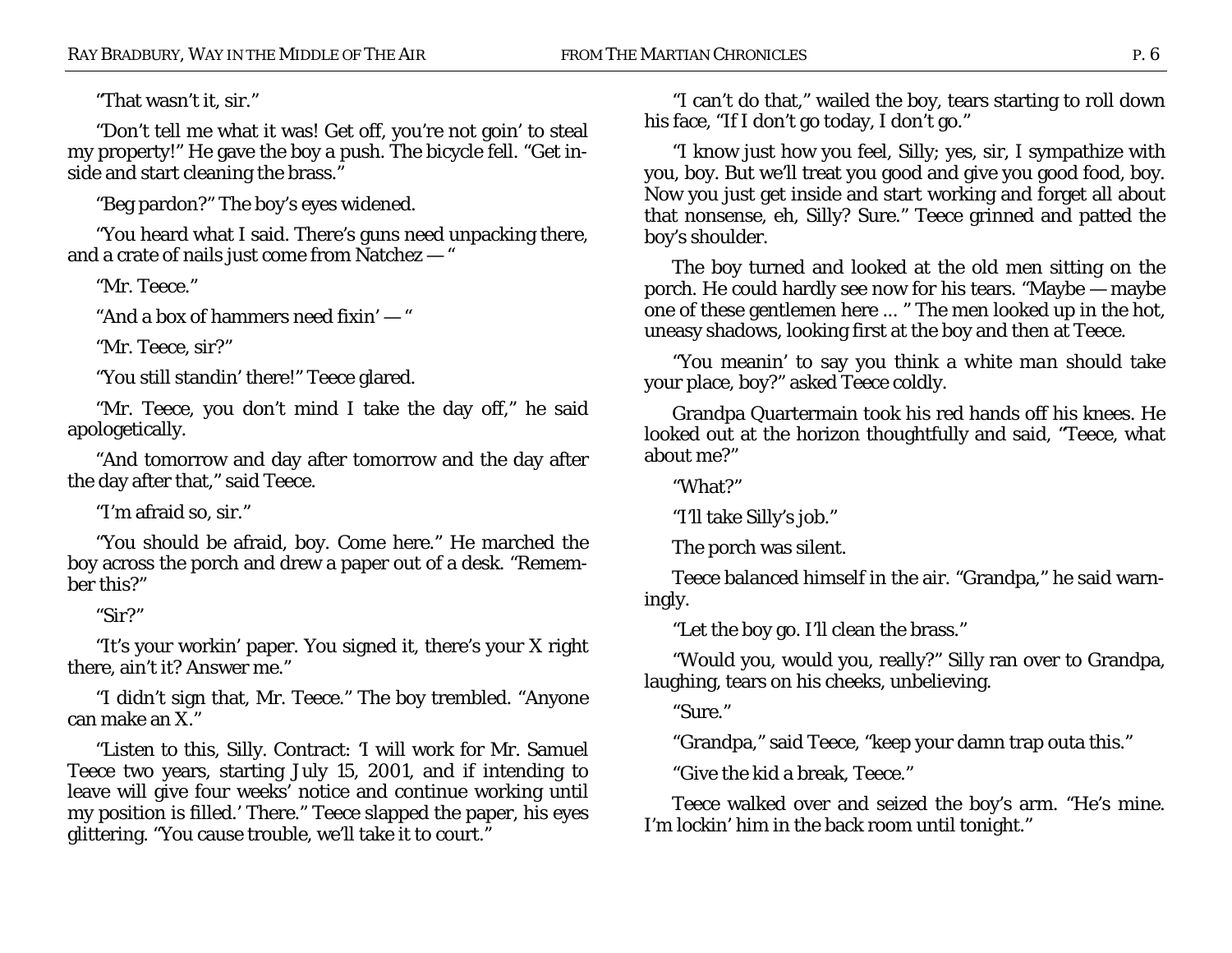"Don't, Mr. Teece!"

The boy began to sob now. His crying filled the air of the porch. His eyes were tight. Far down the street an old tin Ford was choking along, approaching, a last load of colored people in it. "Here comes my family, Mr. Teece, oh please, please, oh God, please!"

"Teece," said one of the other men on the porch, getting up, "let him go."

Another man rose also. "That goes for me too."

"And me," said another.

"What's the use?" The men all talked now. "Cut it out, Teece."

"Let him go."

Teece felt for his gun in his pocket. He saw the men's faces. He took his hand away and left the gun in his pocket and said, "So that's how it is?"

"That's how it is," someone said.

Teece let the boy go. "All right. Get out." He jerked his hand back in the store. "But I hope you don't think you're gonna leave any trash behind to clutter my store."

"No, sir!"

"You clean everything outa your shed in back; burn it."

Silly shook his head. "I'll take it with."

"They won't let you put it on that damn rocket."

"I'll take it with," insisted the boy softly.

He rushed back through the hardware store. There were sounds of sweeping and cleaning out, and a moment later he appeared, his hands lull of tops and marbles and old dusty kites and junk collected through the years. Just then the old tin Ford drove up and Silly climbed in and the door slammed.

Teece stood on the porch with a bitter smile. "What you goin' to do *up there*?"

"Startin' new," said Silly. "Gonna have my *own* hardware."

"God damn it, you been learnin' my trade so you could run off and use it!"

"No, sir, I never thought one day *this 'd* happen, sir, but it did. I can't help it if I learned, Mr. Teece."

"I suppose you got names for your rockets?"

They looked at their one clock on the dashboard of the car.

"Yes, sir."

"Like Elijah and the Chariot, The Big Wheel and The Little Wheel, Faith, Hope, and Charity, eh?"

"We got names for the ships, Mr. Teece."

"God the Son and the Holy Ghost, I wouldn't wonder? Say, boy, you got one named the First Baptist Church?"

"We got to leave now, Mr. Teece."

Teece laughed. "You got one named Swing Low, and another named Sweet Chariot?"

The car started up. "Good-by, Mr. Teece."

"You got one named Roll Dem Bones?"

"Good-by, mister!"

"And another called Over Jordan! Ha! Well, tote that rocket, boy, lift that rocket, boy, go on, get blown up, see if I care!"

The car churned off into the dust. The boy rose and cupped his hands to his mouth and shouted one last time at Teece: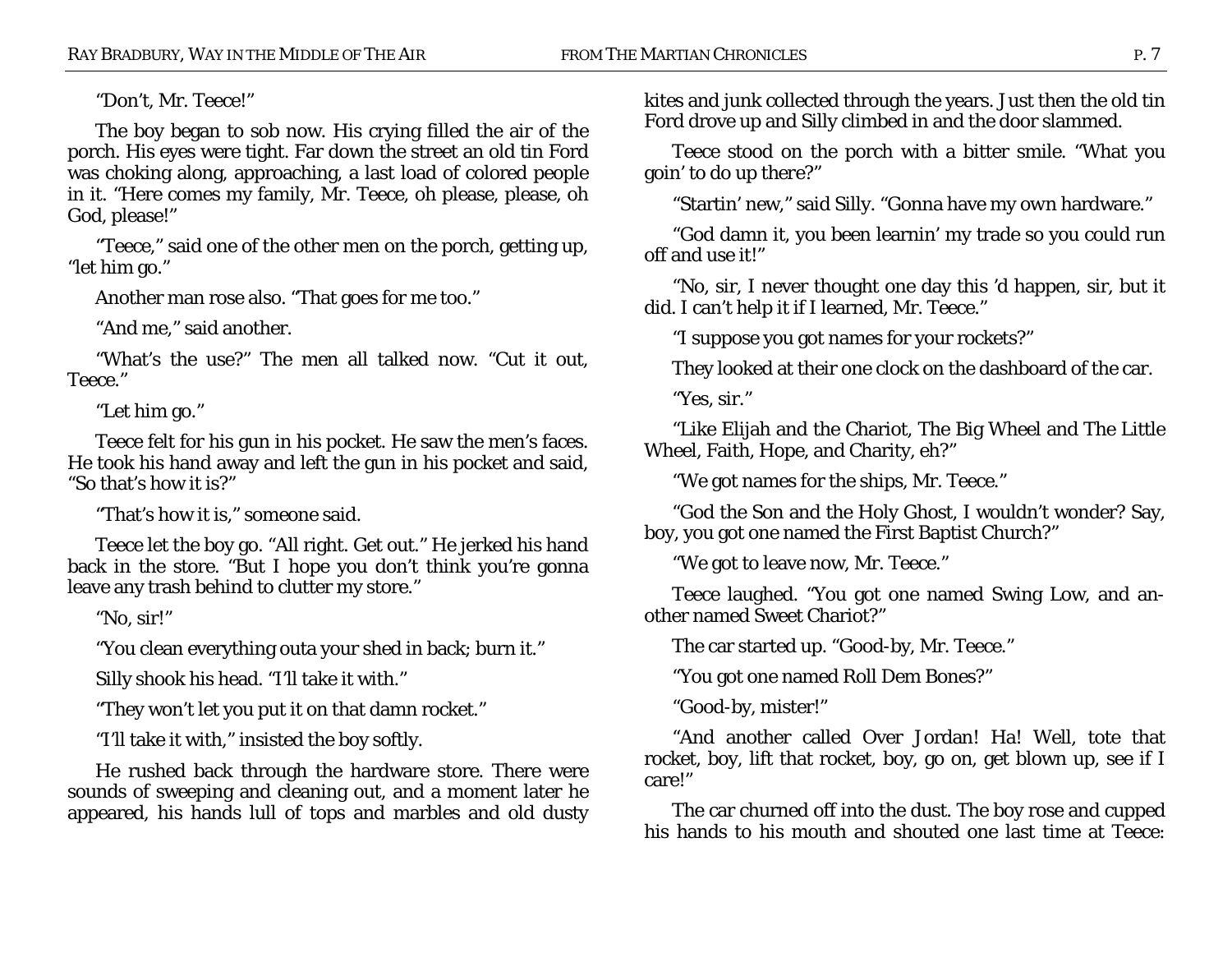"Mr. Teece, Mr. Teece, what *you* goin' to do nights from now on? What you goin' to *do* nights, Mr. Teece?"

Silence. The car faded down the road. It was gone. "What in hell did he mean?" mused Teece. "What am I goin' to do nights?"

He watched the dust settle, and it suddenly came to him. He remembered nights when men drove to his house, their knees sticking up sharp and their shotguns sticking up sharper, like a earful of cranes under the night trees of summer, their eyes mean. Honking the horn and him slamming his door, a gun in his hand, laughing to himself, his heart racing like a tenyear-old's, driving off down the summer-night road, a ring of hemp rope coiled on the car floor, fresh shell boxes making every man's coat look bunchy How many nights over the years, how many nights of the wind rushing in the car, flopping their hair over their mean eyes, roaring, as they picked a tree, a good strong tree, and rapped on a shanty door!

"So *that's* what the son of a bitch meant?" Teece leaped out into the sunlight. "Come back, you bastard! What am I goin' to do nights? Why, that lousy, insolent son of a … "

It was a good question. He sickened and was empty. Yes. What *will* we do nights? he thought. Now *they 're* gone, what? He was absolutely empty and numb. He pulled the pistol from his pocket, checked its load.

"What you goin' to do, Sam?" someone asked.

"Kill that son of a bitch."

Grandpa said, "Don't get yourself heated."

But Samuel Teece was gone around behind the store. A moment later he drove out the drive in his open-top car. "Anyone cornin' with me?"

"I'd like a drive," said Grandpa, and got up.

"Anyone else?"

Nobody replied.

Grandpa got in and slammed the door. Samuel Teece gutted the car out in a great whorl of dust. They didn't speak as they rushed down the road under the bright sky. The heat from the dry meadows was shimmering.

They stopped at a crossroad. "Which way'd they go, Grandpa?"

Grandpa squinted. "Straight on ahead, I figure."

They went on. Under the summer trees their car made a lonely sound. The road was empty, and as they drove along they began to notice something. Teece slowed the car and bent out, his yellow eyes fierce.

"God damn it, Grandpa, you see what them bastards did?"

"What?" asked Grandpa, and looked.

Where they had been carefully set down and left, in neat bundles every few feet along the empty country road, were old roller skates, a bandanna full of knicknacks, some old shoes, a cartwheel, stacks of pants and coats and ancient hats, bits of oriental crystal that had once tinkled in the wind, tin cans of pink geraniums, dishes of waxed fruit, cartons of Confederate money, washtubs, scrubboards, wash lines, soap, somebody's tricycle, someone else's hedge shears, a toy wagon, a jack-inthe-box, a stained-glass window from the Negro Baptist Church, a whole set of brake rims, inner tubes, mattresses, couches, rocking chairs, jars of cold cream, hand mirrors. None of it flung down, no, but deposited gently and with feeling, with decorum, upon the dusty edges of the road, as if a whole city had walked here with hands full, at which time a great bronze trumpet had sounded, the articles had been relinquished to the quiet dust, and one and all, the inhabitants of the earth had fled straight up into the blue heavens.